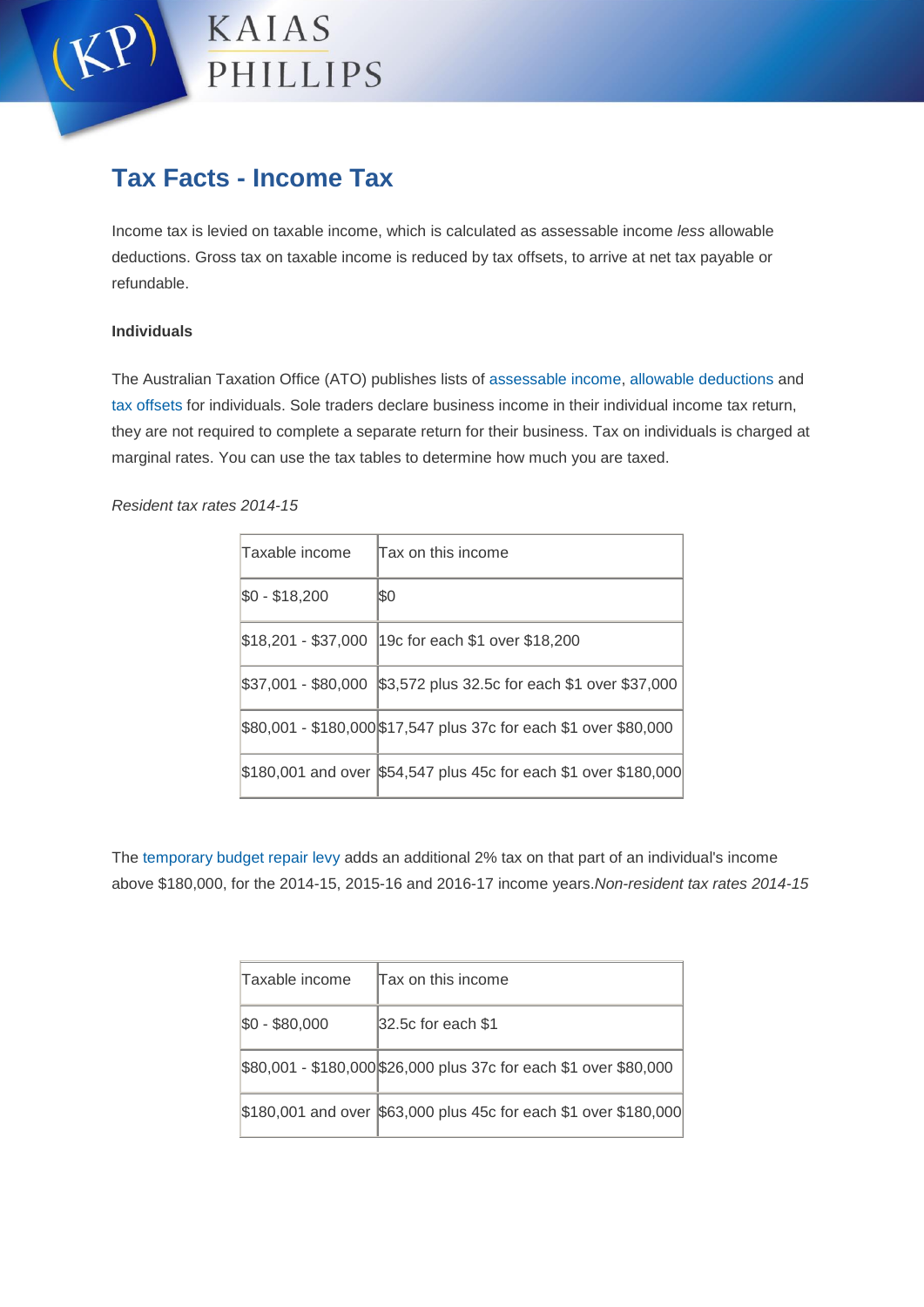The [temporary budget repair levy](https://www.ato.gov.au/General/New-legislation/In-detail/Direct-taxes/Income-tax-for-individuals/Temporary-Budget-Repair-levy/) adds an additional 2% tax on that part of an individual's income above \$180,000, for the 2014-15, 2015-16 and 2016-17 income years.

*MORE: See the ATO web site for more information on [Individual Income Tax Rates.](http://www.ato.gov.au/Rates/Individual-income-tax-rates/)* 

## **Companies**

A company is a distinct legal entity with its own income tax liability, and is required to lodge a Company income tax return. The company tax rate is generally 30%. [Special rates](https://www.ato.gov.au/Rates/Company-tax/) apply to certain types of companies, or companies in certain industries.

### **Partnerships**

A partnership carrying on a business must complete a Partnership tax return to show all income earned and deductions claimed for the income year, and how the net income or loss was shared between the partners. The partnership itself is not a taxable entity. Rather, each partner includes a share of the partnership's net income or loss in the partner's taxable income.

Partnerships where the only income is from joint investments (for example, jointly owned shares or rental properties) are not required to lodge a Partnership income tax return. Rather, each partner's share of the joint income is declared in the partner's own tax return.

#### **Trusts**

Where a beneficiary (not under a legal disability) is presently entitled to a share of net income of a trust, the trustee is not taxable. Rather, each such beneficiary includes a share of the trust's net income in the beneficiary's taxable income. A trust cannot distribute a net loss to the beneficiaries, the loss is carried forward to offset against net income in later years.

Where a presently entitled beneficiary is under a legal disability (for example, under 18 years of age, a non-resident, or incapable of managing his/her own affairs), the trustee is taxable on the beneficiary's share of the trust's net income. The tax rates correspond to the tax rates that would otherwise be payable by the beneficiary.

Where no beneficiary is presently entitled to part of the trust's net income, the trustee is taxable. The tax rates depend on the trust's particular circumstances, for example income of deceased estates attracts a different tax rate depending on the stage of administration of the estate.

#### **Superannuation funds**

A superannuation fund is a distinct legal entity with its own income tax liability and is required to lodge an income tax return. Different income tax return forms are used by self-managed superannuation